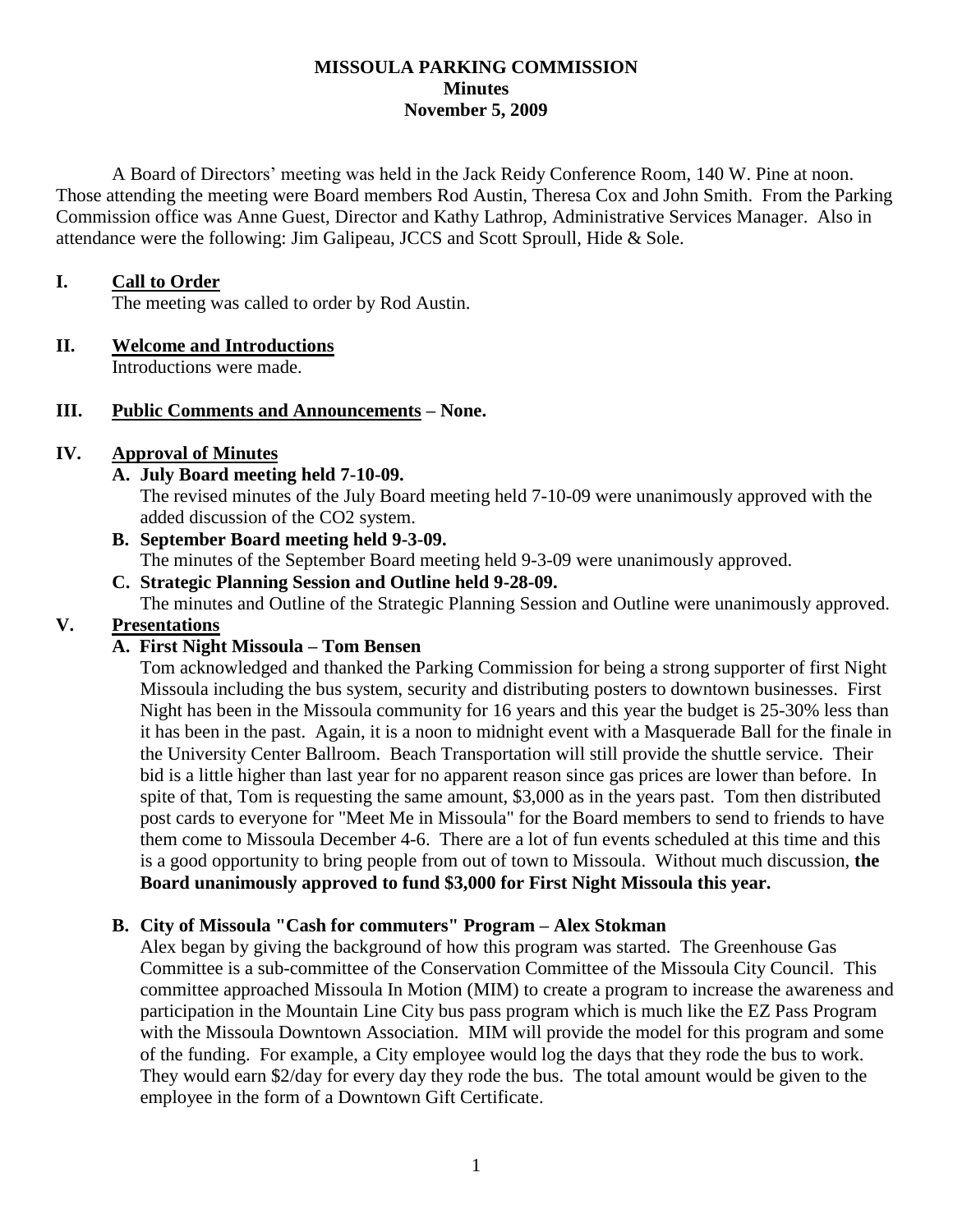The total program cost is \$6,400. The City is funding \$3,200 and MIM is doing the marketing. Alex is requesting that the Parking Commission fund \$1,500 of this program. It is anticipated that this program will reduce the Greenhouse emissions by approximately 500 pounds of carbon dioxide per year. Rod asked if the City has its own bus pass program that is not part of the EZ pass program and the answer is, yes. He also asked if there is a way to track behavior afterwards to see if the program resulted in a mode shift for any of the employees who participated in it. Alex said that this is a one-time ask. Rod stated that this needs to be a "top down" program meaning that management must buy into the concept, set an example and encourage employees to participate in order for this to be effective. This program will be available to all city employees. Again, this program only deals with bus ridership – no other alternative options. The Board voiced a concern about all the requests that are coming to the Parking Commission for funding. It will be important to see results after the program ends. In general, the Board felt a willingness to give it a chance. Recently, there has been a slight increase in bus pass use so the timing might be right. There is also an added bonus of the marketing which may result in a ripple effect and influence others. With no further discussion, **the Board approved unanimously to fund up to \$1,500 for the City of Missoula "Cash for Commuters" program.** The program will take place in January, February and March targeting the months of the poorest air quality for Missoula. The Parking Commission will then be billed after the program is over. Alex thanked the Parking Commission and voiced appreciation for the relationship we have with MIM.

### **C. Main Street project – Mike Ellis, Matt Ellis and Joe Easton.**

Matt began by saying that this is an informational presentation on a project that he and his partners are working on in downtown Missoula. It will involve parking and he wants to make sure the Parking Commission is informed and kept up to date as the project gets better defined and progresses. It is viewed as a catalyst project for the Downtown Master Plan incorporating mixed uses. The model has a projection of approximation 300 new job positions. Matt stated that he wants the Parking Commission Board to be aware of this as the Parking Commission proceeds with it strategic planning. He spoke about how future projects are identified and the inevitable additional pressure the Parking Commission will receive to use its resources. They have designed the project to incorporate parking from the beginning rather than coming to the Parking Commission afterward to help build parking – a more pro-active approach. They could be used as a model as to how to partner with the Parking Commission when a new project comes to the downtown and increases the demand for parking.

This project is in the heart of Downtown Missoula. He showed some aerial photos of the site of the project in relationship to other big business. He gave the history of the site and the current status of parking in and around it. They are committed to incorporate retail on the ground floor. There will be a need for parking management at this site. Currently, they have some parking available which is being used in the short term. Matt and his partners are open to creative thinking and are committed to improving the Downtown to benefit everyone.

Rod stated that he likes the fact that this project sets the tone for future discussion and for these kinds of partnerships relative to the Master Plan. This project also creates an opportunity for education. Rod emcpiraged Matt and his partners to come back to the Parking Commission as their project gets better defined.

#### **VI. Action Items**

**A. First Night Missoula request for Funds** See minutes above.